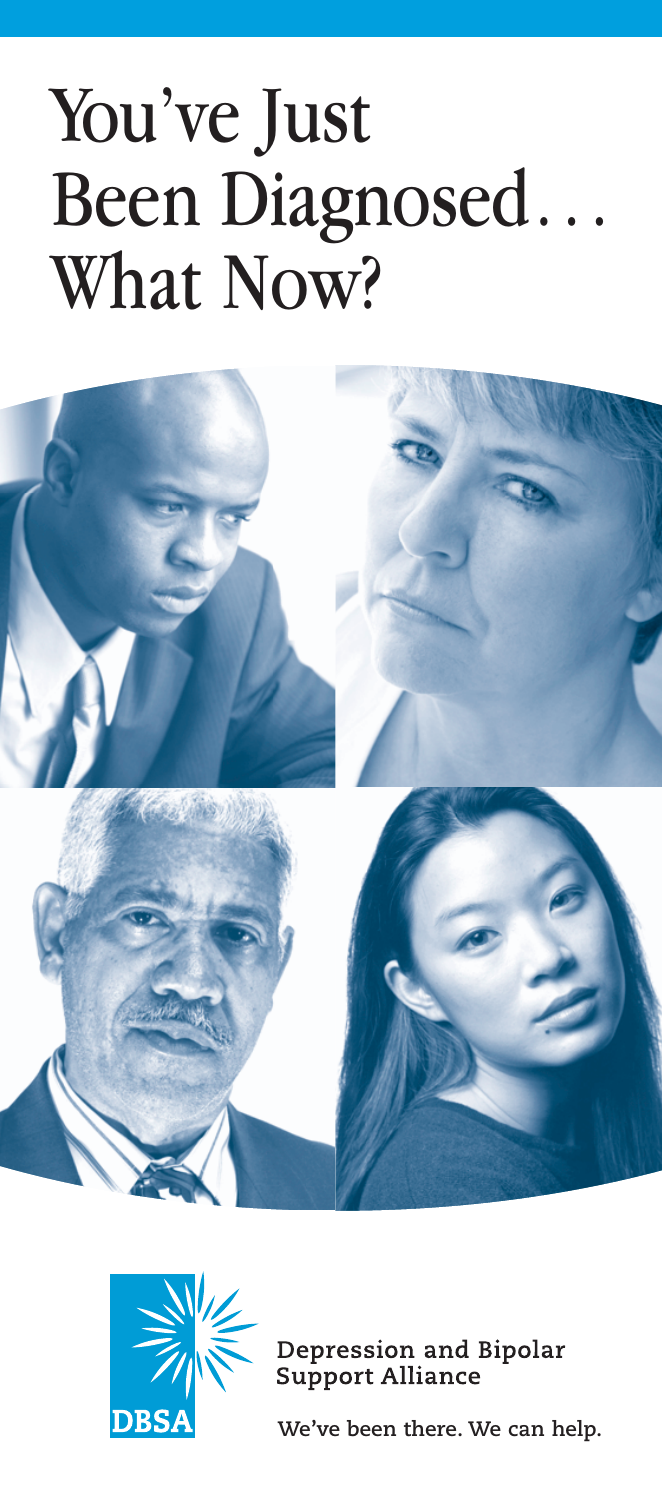**1'**<br> **As | th**<br> **As | th**<br> **r** I've always had mood swings. I used to throw huge tantrums when I was a kid. As I got older, the highs got higher and the lows got lower. I lost several jobs and ruined a whole bunch of relationships. Finally, I decided nothing could be worse than living like I was, and I went to get some help."

It<br>
on m<br>
th<br>
depresse<br>
mos<br>
I<br>
was s It was like my brain played a cruel joke on me. My energy and creativity were the things I relied on—and when I became depressed they were completely gone, as was most of my will to live. There was no way I could 'snap out of it.' The depression was stronger than I was—that's the nature of the illness. I'm so grateful that my treatment has helped me get back to living my life."

I though weird<br>
weird<br>
a lot les<br>
my pill eve<br>
want t I thought medication was going to make me weird or an addict. But after a few months, I wasn't really aware I was taking it. There was no 'high,' but I now feel a lot less depressed. As long as I keep taking my pill every morning, I'm able to cope with life. Things that used to make me cry and want to go hide, I'm able to deal with now."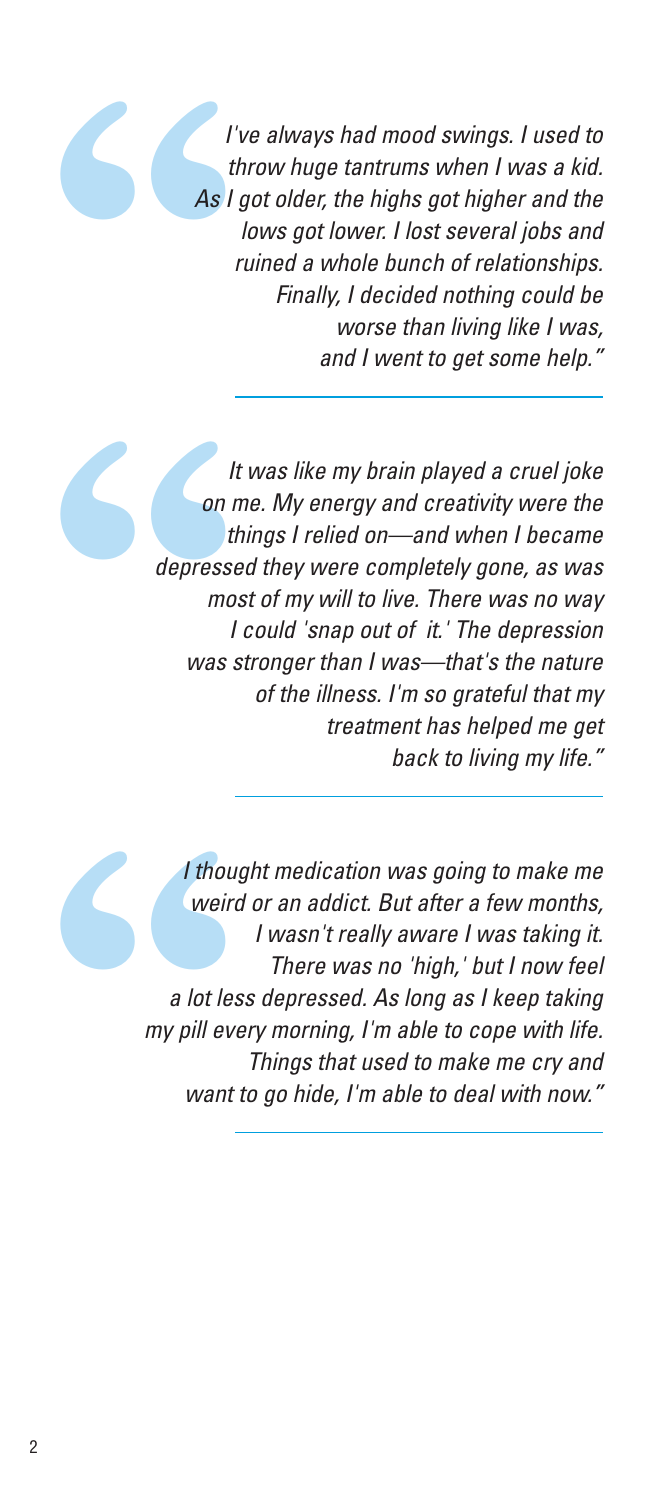## **Just diagnosed? You're not alone.**



I fyou've just been diag-<br>nosed with a mood dis-<br>order, you are not alone<br>Mood disorders affect more f you've just been diagnosed with a mood disorder, you are not alone. than 20 million Americans. They are treatable, and you are not weak, flawed or crazy. One of the best things you can do to help yourself in your recovery is learn all you can about your illness.

#### **What's happening to me?**

Mood disorders are physical illnesses that affect the brain. Their exact cause isn't known, but it *is* known that an imbalance in brain chemicals plays a role. These illnesses also have a genetic component, meaning they can run in families. They're not your fault, and they're nothing to be ashamed of. Having a mood disorder doesn't mean you can't lead a normal life.

Think of your mood disorder the same way you think of illnesses such as asthma or diabetes. No one would ever ask someone else to "think positive" in response to the low blood sugar of diabetes or breathing trouble of asthma, and no one would think twice about getting the necessary treatment for these illnesses.

## **Do I need to see more than one health care provider?**

Sometimes you will need to see one health care provider for psychotherapy or talk therapy (this may be a psychiatrist, psychologist, therapist, social worker or other professional) and a medical doctor to prescribe medication (this may be your primary care doctor or a psychiatrist). If you have more than one person treating you, let them know how they can reach one another. It's best for all of you to work together to find the right treatment plan for you.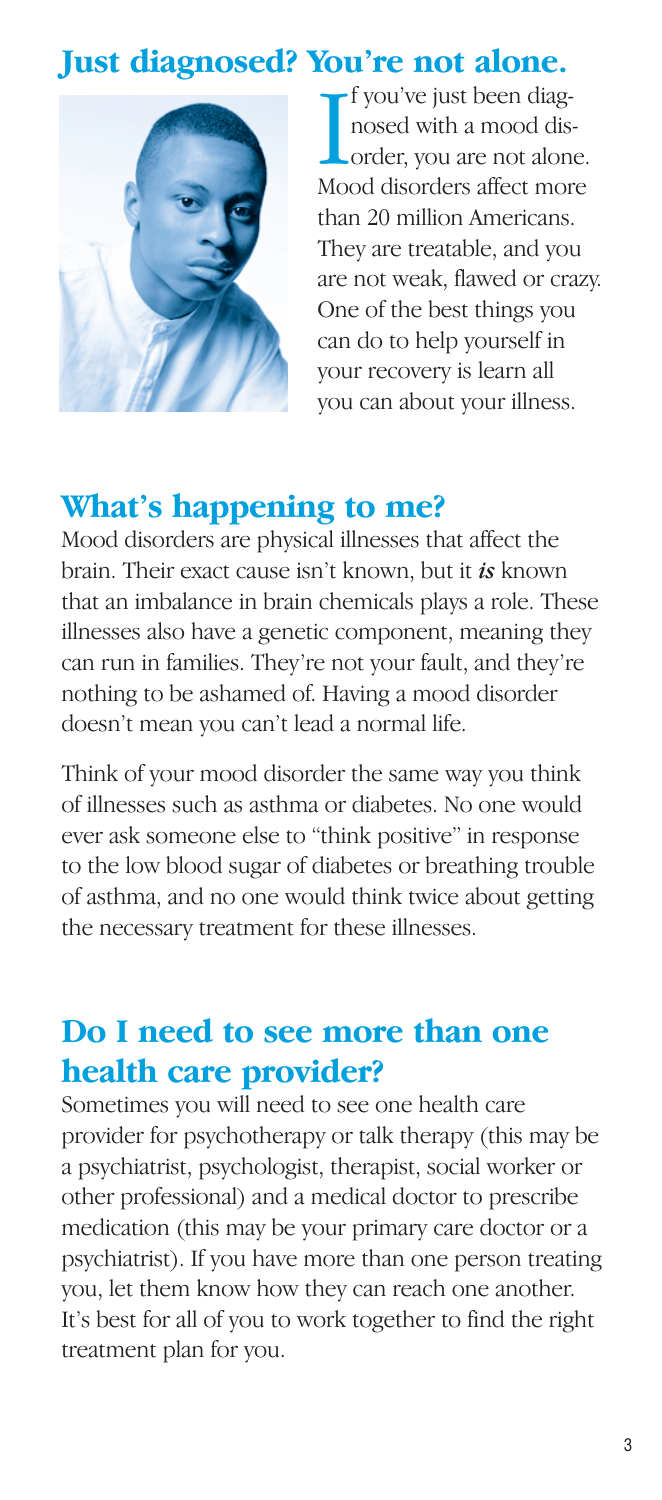## **What are the benefits of psychotherapy?**

You may need extra help coping with unhealthy relationships or harmful lifestyle choices that contribute to your illness. Psychotherapy (talk therapy) can be very helpful for this. Choose a therapist with whom you feel comfortable and whose judgment you trust. The goal of therapy is for you to develop skills and behaviors that will help you cope with difficult situations and help you to become aware of, and possibly prevent, episodes of depression or mania.

## **Do I need to take medication?**

The decision to take medication is entirely up to you and your doctor. Some people worry that medication will change their personality or be addictive—neither of these fears is true. Medications are prescribed to keep your moods stable and keep you from having episodes of depression or mania that would interfere with your life.

## **What if my medication doesn't work?**

No two people will respond the same way to the same medication. Sometimes you and your doctor will need to try several different medications or a combination of medications in order to provide the improvement you need. Finding the right treatment plan can take time. Don't lose hope!

It might also take some time for you to adjust to your medication. Most medications take two to six weeks before a person feels their full effect. So, while it may be difficult, it's important to be patient and wait for a medication to take effect. Many of the medications that affect the brain may also affect other systems of the body and cause side effects such as dry mouth, constipation, sleepiness, blurred vision, weight gain, weight loss, dizziness or sexual dysfunction. Some side effects go away within days or weeks, while others can be long-term.

Don't be discouraged by side effects; there are ways to reduce or eliminate them. Changing the time you take your medication can help with sleepiness or sleeplessness, and taking it with food can help with nausea.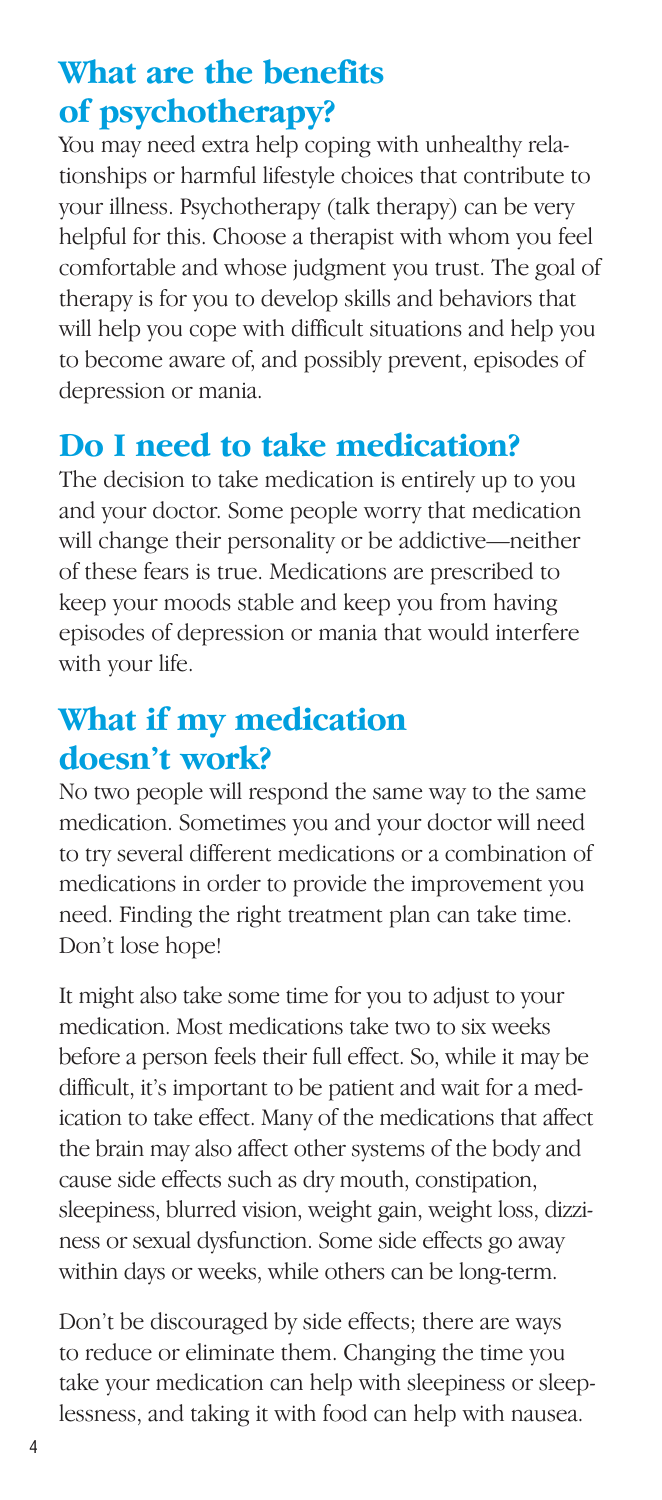Sometimes another medication can be prescribed to block an unwanted side effect, or your dosage can be adjusted to reduce the side effect. Other times, your medication can be changed.

Tell your doctor about any side effects you're having. The decision to change or add medication must be made by you and your doctor together. Never stop taking your medication or change your dosage without first talking to your doctor. Tell your doctor before you begin taking any additional medication, including overthe-counter medications or natural/herbal supplements.

#### **If side effects cause you to become very ill**

(with symptoms such as fever, sore throat, rash, yellowing of your skin, pain in your abdomen or any other area, breathing or heart problems, or other severe changes that concern you), **contact your doctor or a hospital emergency room right away.** 

## **What can I do to improve communication with my health care provider(s)?**

Everyone deserves to have open, trusting relationships with health care providers. You should never feel intimidated by your doctor or feel as if you're wasting his or her time. It's also important that you share all the information your doctor needs to help you. A complete medical history, including your medication allergies, prior experiences with medication, and any alcohol or drug use, is important to your treatment. Sometimes your doctor will also ask for your family history.

You deserve to have the best treatment possible. If, after some time has passed, you feel the same way you did before treatment or worse, you have the right to ask for a second opinion from another health care professional.

Bring a list of questions with you to your doctor. Take notes so you can check them later.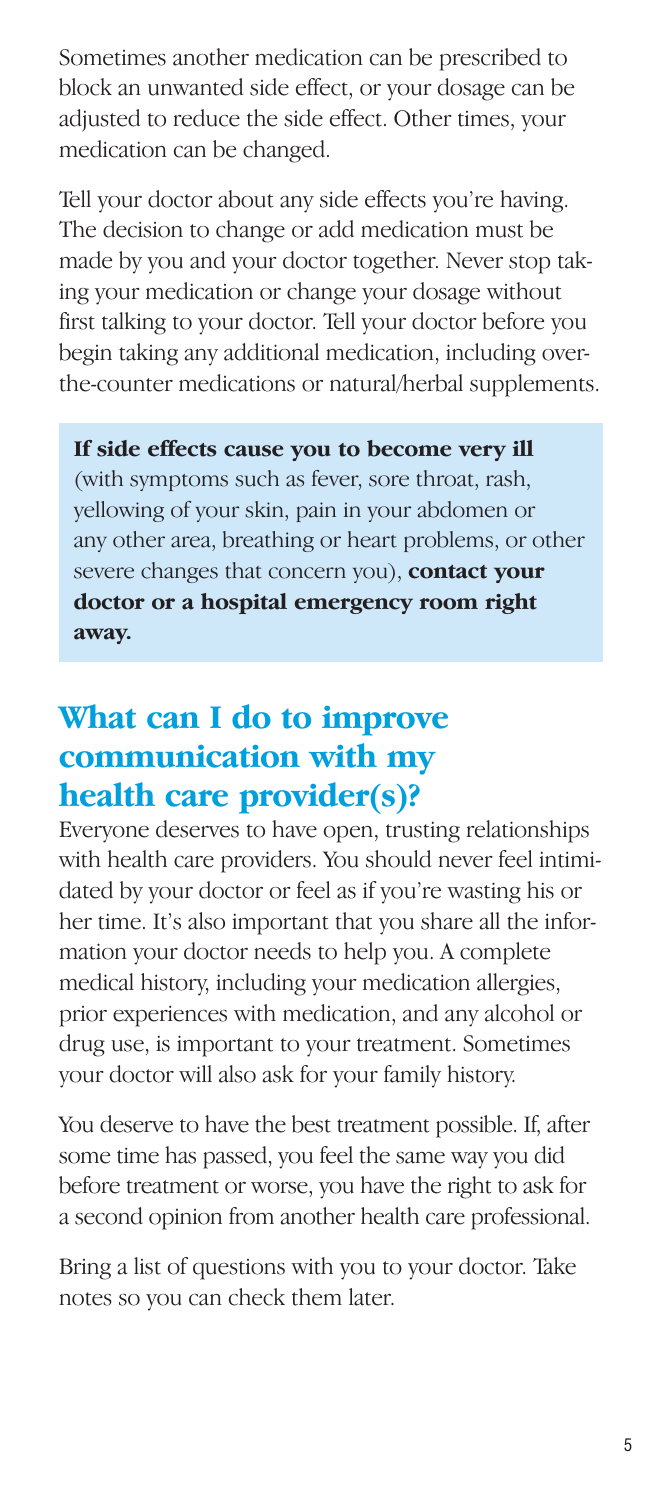#### **Questions to Ask Your Doctor**

- $\Box$  What's the name of my medication, and how will it help me?
- $\Box$  What dosage(s) of medication do I need to take?
- $\Box$  At what time(s) of day should I take them? Do I need to take them with food?
- □ Do I need to avoid any specific foods, medications (e.g., cough medicines), supplements (e.g., vitamins, herbals) or activities while I'm taking this medication?
- $\Box$  What should I do if I forget to take my medication?
- $\Box$  Is there a generic form of my medication available? Would it be right for me?
- $\Box$  What side effects might I have? What can I do about them?
- $\Box$  How can I reach you in an emergency?
- $\Box$  How long it will take for me to feel better? What type of improvement should I expect?
- $\Box$  Are there any specific risks I should worry about? How can I prevent them? How can I recognize them?
- $\Box$  If my medication needs to be stopped for any reason, how should I do it? **(Never stop taking your medication without first talking to your doctor.)**
- $\Box$  How often will I need to come in for medication management? How long will my appointments take?
- □ Should I also have talk therapy? What type do you recommend? Is it possible that I could be treated with talk therapy and no medication?
- $\Box$  Is there anything I can do to help my treatment work better, such as changing my diet, physical activity, sleep patterns or lifestyle?
- $\Box$  If my current treatment isn't helpful, what are my alternatives? What's my next step?
- $\Box$  What risks do I need to consider if I want to become pregnant?
- $\Box$  How will other illnesses I have affect my treatment?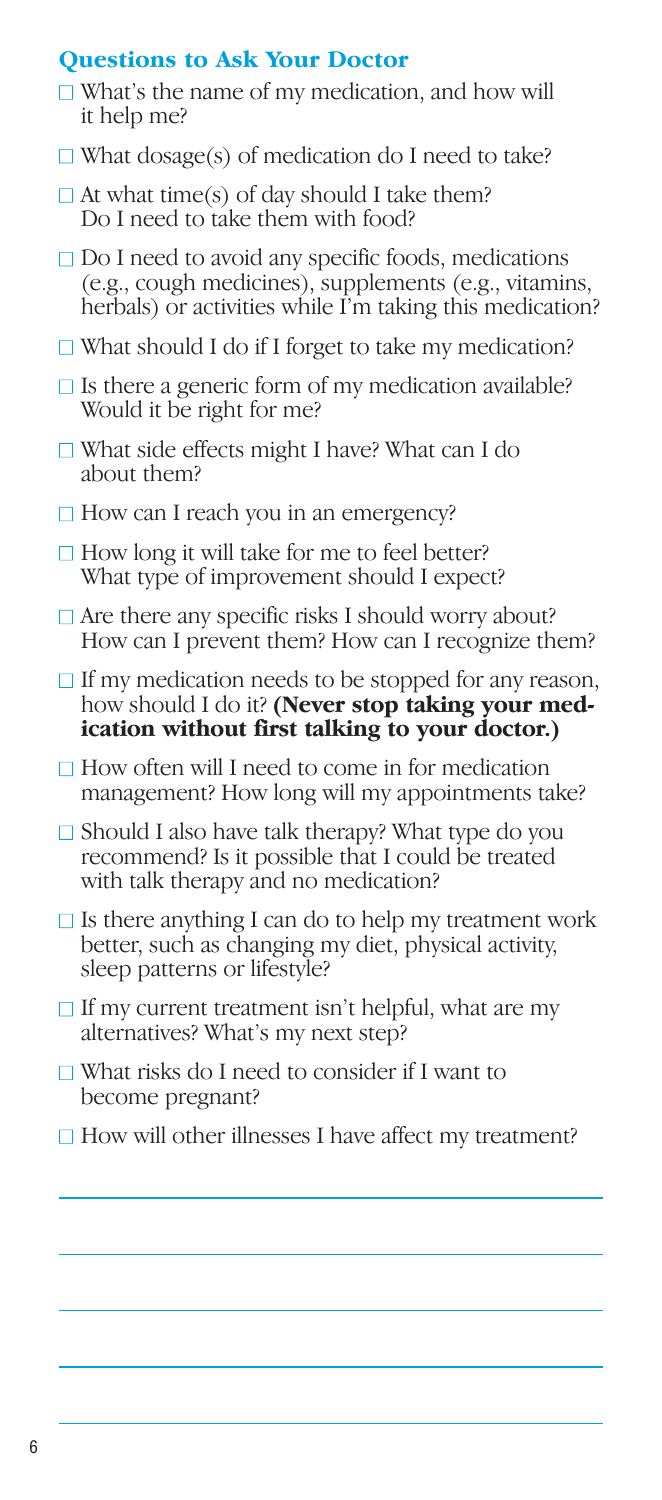#### **How can I spot my warning signs?**



Each person is different, and each person has different triggers or stressors that may cause their symptoms of depression or mania to get worse. A trigger might be an argument, visiting

a particular place, having too much to do or a major life event such as moving. As you learn more about your illness and your triggers, you'll be able to spot new episodes and get help before they get out of control. Be sure your family and friends know how to look for signs that you might be having an episode. Use a journal, personal calendar (see page 14) and/or the tools below to track your moods.

#### **My symptoms of depression/dysthymia**

- $\Box$  Sad, empty, irritable or tearful mood most of the day, nearly every day
- $\Box$  No interest in or pleasure from activities once enjoyed
- □ Major changes in appetite or body weight
- $\Box$  Insomnia or sleeping too much
- □ Feelings of restlessness or being slowed down
- $\Box$  Fatigue, exhaustion, lack of energy
- $\Box$  Feelings of worthlessness or excessive guilt
- $\Box$  Difficulty concentrating or making decisions
- $\Box$  Thoughts of death or suicide

Symptoms are different for everyone. Some people feel like sleeping all the time when they become depressed; others have trouble sleeping and stay up late feeling worried. What are your warning signs?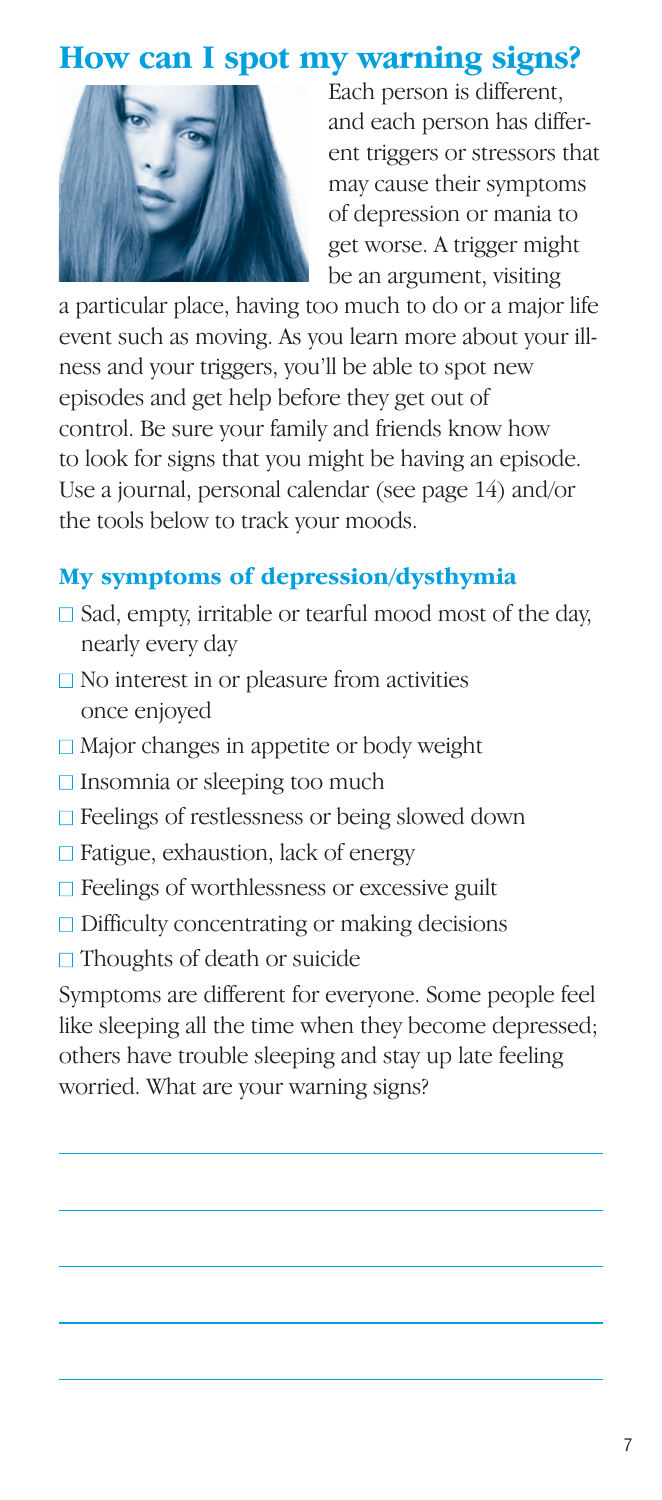#### **My symptoms of mania/hypomania**

- $\Box$  Feeling overly energetic, high, unusally happy or unusually irritable for at least one week
- $\Box$  Very high self-esteem, feeling like I can do anything
- □ Decreased need for sleep without feeling tired
- $\Box$  Talking more than usual, feeling pressure to keep talking
- $\Box$  Racing thoughts, many ideas coming all at once
- □ Easily distracted, thoughts or statements jumping from topic-to-topic
- □ Increase in goal-directed activity, restlessness
- $\Box$  Excessive pursuit of pleasure (e.g., financial or sexual) without thought of consequences

| 1117 ULL COULD 11155010     |                                                                                       |
|-----------------------------|---------------------------------------------------------------------------------------|
| <b>EVENT</b>                | <b>MY REACTION</b><br>(THOUGHTS, EMOTIONS, ACTIONS)                                   |
| Arguing with a<br>loved one | I get anxious, my thoughts<br>start to race, I feel like<br>everything I do is wrong. |
|                             |                                                                                       |
|                             |                                                                                       |
|                             |                                                                                       |
|                             |                                                                                       |
|                             |                                                                                       |
|                             |                                                                                       |
|                             |                                                                                       |

## **My Stressors/Trigger**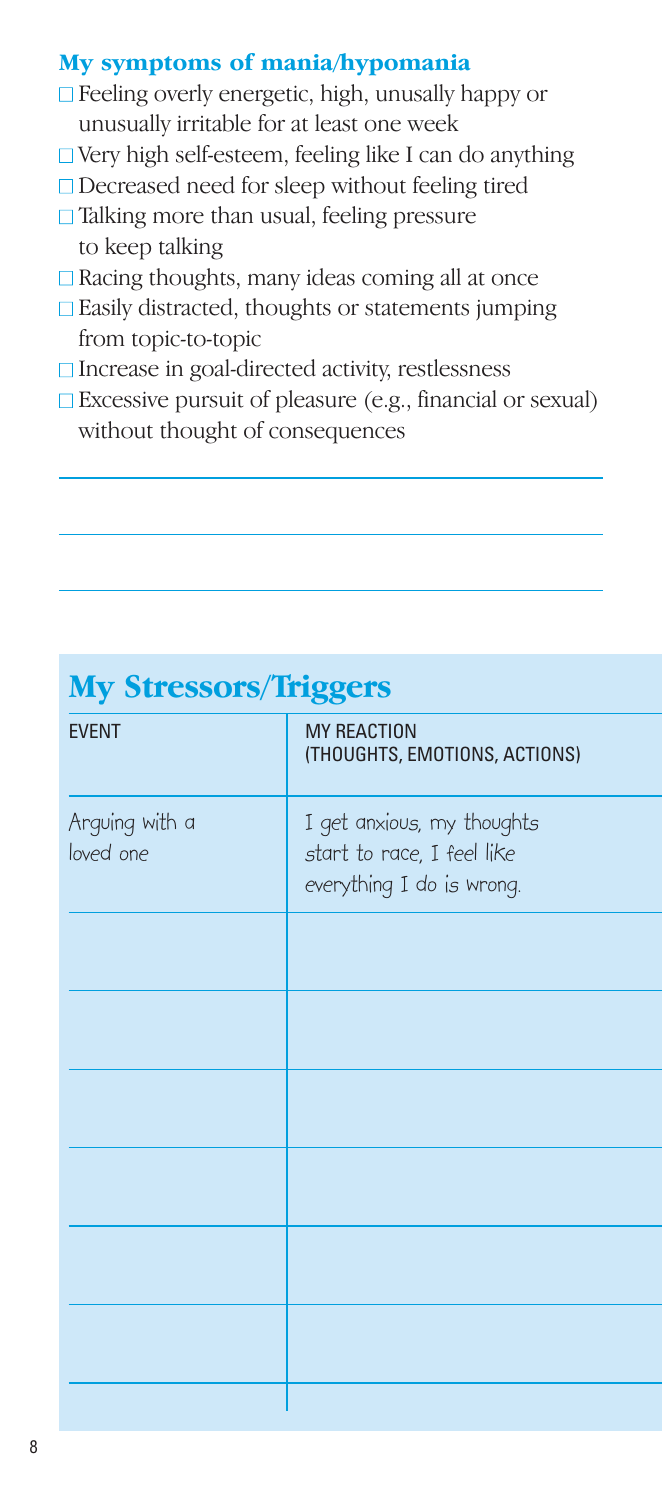#### **My other symptoms:**

- $\Box$  Drinking/using substances
- □ Overeating
- $\Box$  Cutting or hurting myself
- □ Obsessions (can't stop thinking about something or someone)
- □ Anxiety
- □ Panic attack
- □ Isolating/hiding from people
- $\Box$  Delusions (strange or bizarre thoughts)
- $\Box$  Hallucinations (seeing or hearing things)

WHAT CAN I DO?

Take a deep breath, remind myself I am worthwhile. Be aware of my own attitude, discuss this stressor in therapy or support group, spend less time with this person.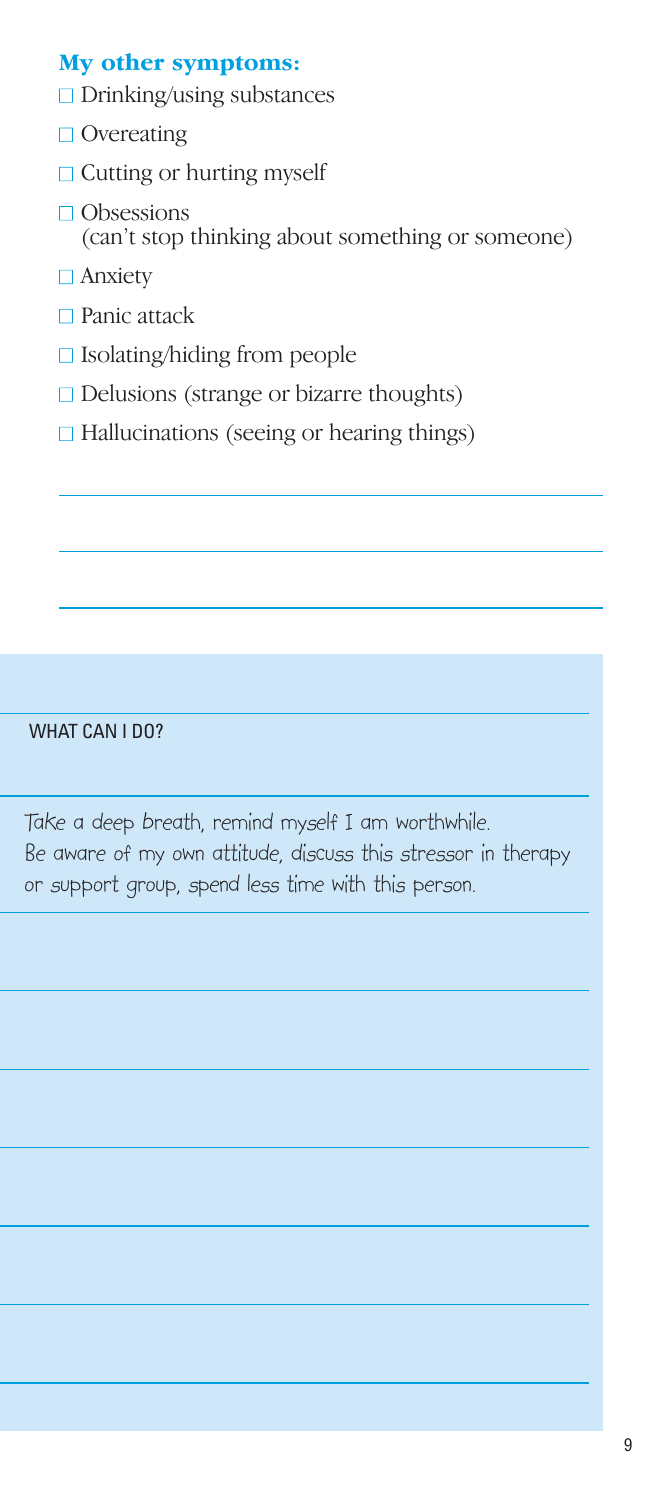Take action as soon as you notice your warning signs. Don't wait for an episode to become full-blown and cause a crisis. Call your doctor or therapist. Ask a close friend or family member to stay with you until you're feeling more stable.

### **What if I start to feel suicidal?**



It's especially important to have a plan in place to help yourself if you start to feel suicidal—and to make a promise to yourself that you'll use it. You can start by using the plan on the next page. Make a list of the phone numbers of trusted friends, health care providers and crisis hotlines you can call if/when

you are having trouble. Your life is important, and as strong as suicidal thoughts may seem, they are a *temporary* and *treatable* symptom of your illness. Get help as soon as you start having these thoughts. One national crisis hotline you can use is (800) 442-HOPE (800-442-4673). You can also check your local phone directory or ask your health care providers for a local crisis line number.

Make sure you can't get hold of any weapons, old medications or anything else you could use to hurt yourself. Throw away all medications you're no longer taking. Have someone else hold onto your car keys. Don't use alcohol or illegal drugs, because they can make you more likely to act on impulse.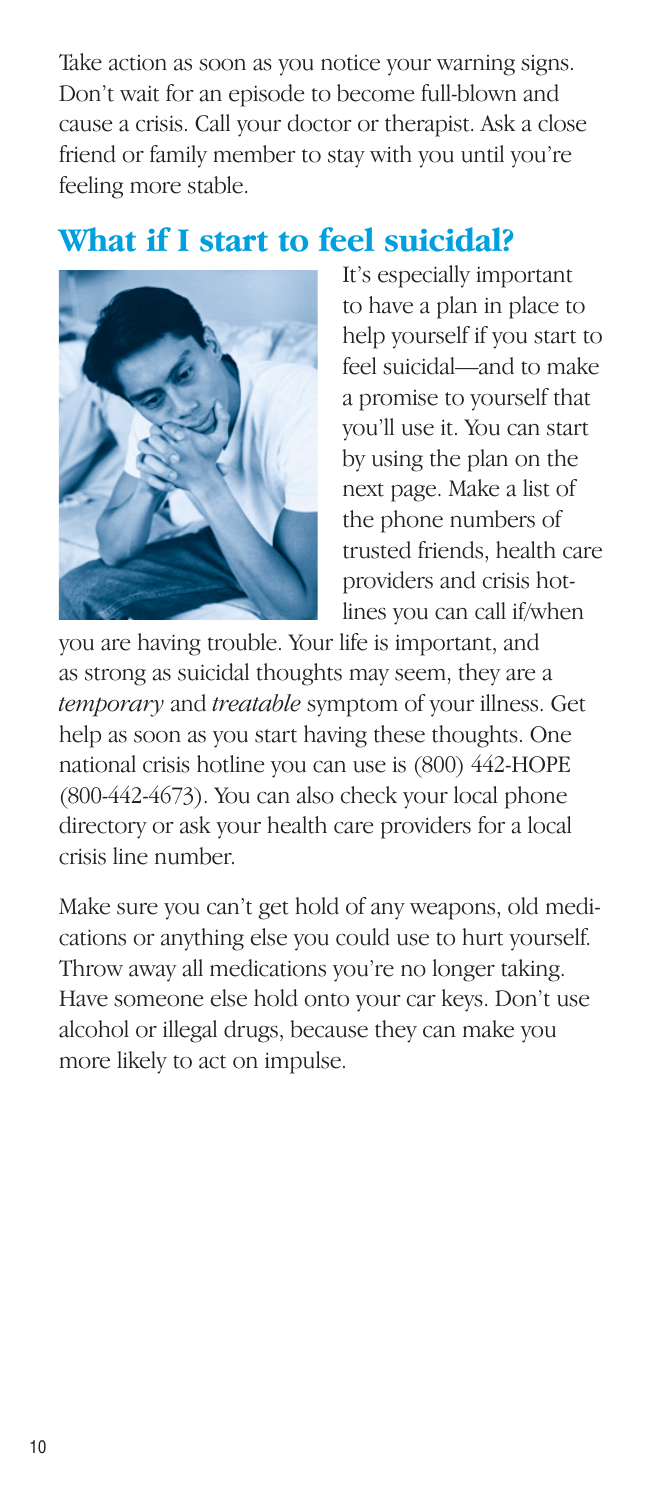#### **My Plan for Life**

#### **I promise myself:**

If I start to think about suicide, or am in any other type of crisis, I will contact these family members or friends:

| <b>NAME</b> | <b>PHONE</b> |
|-------------|--------------|
| <b>NAME</b> | <b>PHONE</b> |
| <b>NAME</b> | <b>PHONE</b> |

#### **I will also…**

- $\Box$  Call my doctor or a suicide hotline, or go to a hospital if necessary.
- $\Box$  Remind myself that my brain is lying to me and making things seem worse than they are. Suicidal thoughts are not based on reality; they are a symptom of my illness.
- $\Box$  Remember that my life is valuable and worthwhile, even if it doesn't feel that way right now.
- $\Box$  Stick with my prescribed treatment plan and remember to take my medications.
- $\Box$  Remember to call my health provider(s) if I don't feel safe or if I'm having problems.
- $\Box$  Get in contact with other people who have a mood disorder.
- $\Box$  Stay away from alcohol and illegal drugs.
- $\Box$  Have someone take away anything I could use to hurt myself.
- $\Box$  Stay aware of my moods, know my warning signs and get help early.
- $\Box$  Be kind to myself.

## **What are some things I can do to manage the cost of treatment?**

- Talk to your health care provider(s) and try to work out lower fees or a payment plan.
- Use community or state-provided services, many of which offer a sliding payment scale.
- Space out your allowable psychotherapy visits over time and work on developing skills you can use between visits.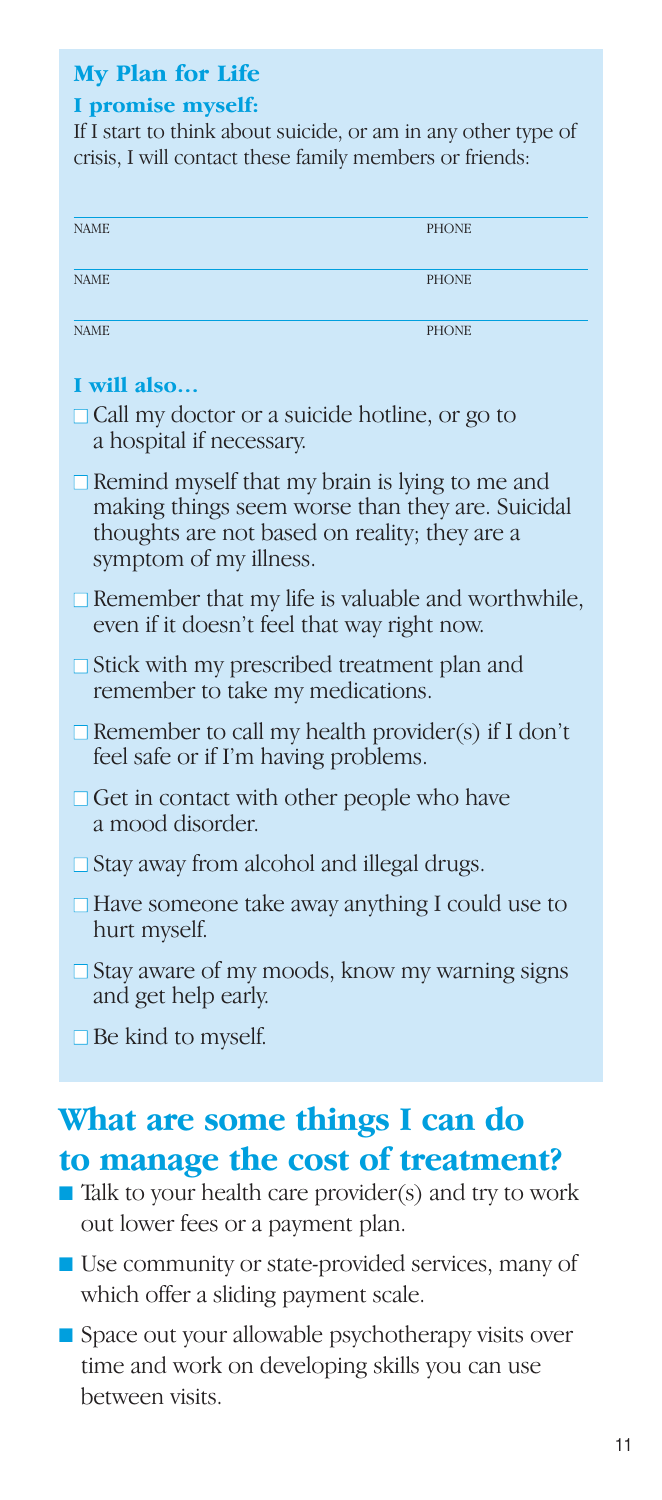- Ask your doctor to contact the pharmaceutical company that makes your medication to see if you are eligible to receive free medication. Ask if your doctor has any medication samples to give you.
- Ask your doctor to contact your insurance company and ask if they will allow more treatment for you.
- If you are having a hard time getting insurance because you've had treatment for mental illness, your state may have a risk pool, which offers insurance for hard-to-insure individuals. You may find additional information at **www.healthinsurance.org/riskpoolinfo.html.**
- Get help before there is a crisis. A brief appointment to talk about how you're feeling or adjust your medication costs less than a hospital stay.

#### **How do support groups help?**

When you are newly diagnosed, it's helpful to have reliable, knowledgeable people around you who know what you are going through. DBSA group participants are people with mood disorders and their families who share experience, discuss coping skills and offer hope to one another in a safe and confidential environment. People who go to DBSA groups say that the groups:

- $\Box$  Provide a safe and welcoming place for mutual acceptance, understanding and self-discovery.
- $\Box$  Give them the opportunity to reach out to others and benefit from the experience of those who have "been there"
- $\Box$  Motivate them to follow their treatment plans.
- $\Box$  Help them to understand that mood disorders do not define who they are.
- $\Box$  Help them rediscover their strengths and humor.

According to a 1999 DBSA survey, people who had been attending DBSA groups for more than a year were also less likely to have been hospitalized for their mood disorder during that year. About 80 percent didn't need to be hospitalized, in contrast to about 40 percent of those who had only attended for less than a year.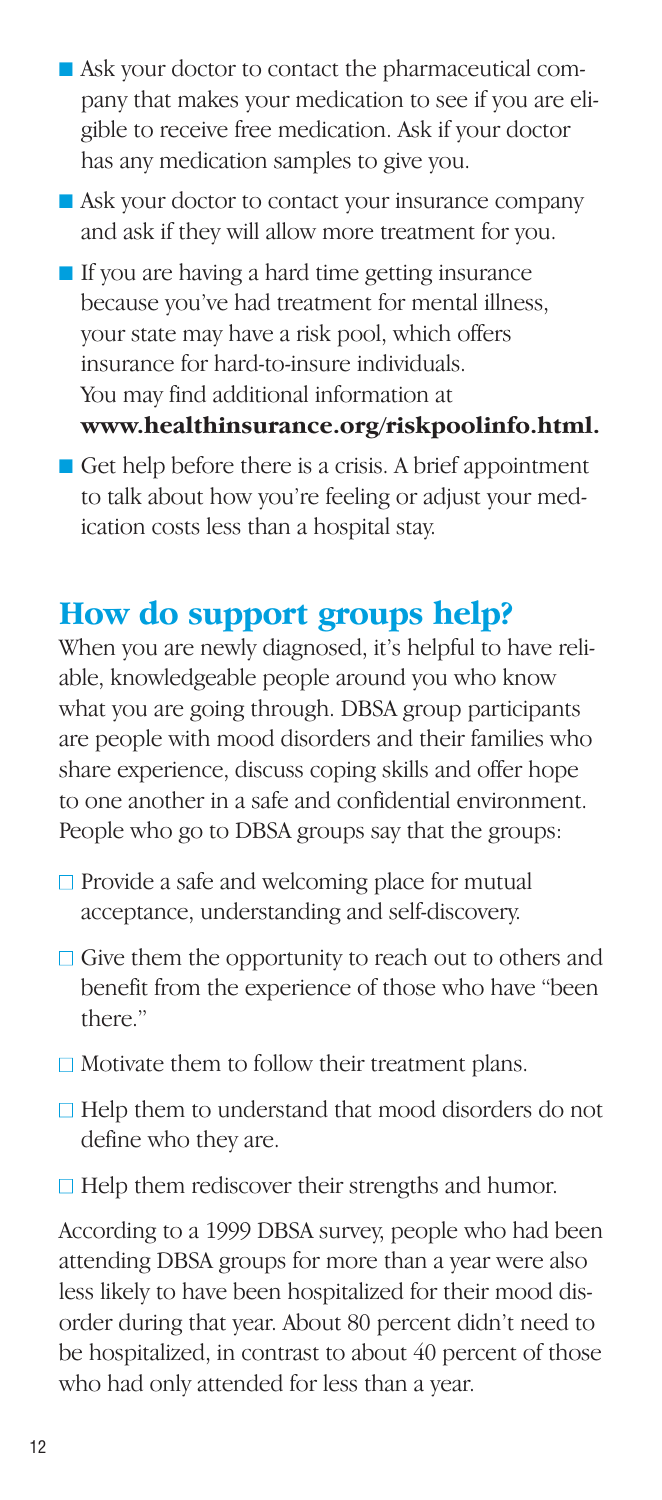## **How do I talk to others about my illness?**



Telling others about your mood disorder is completely your choice. Some of your close friends and family members may have already become concerned about mood swings

you've had, so they might be glad to hear you're getting help. Other people in your life might have wrong or hurtful beliefs about mental illness, and you may choose not to tell them.

Sharing your illness with employers or coworkers can also be difficult. Sometimes it may be best to say nothing about your illness, unless you need special accommodations such as reduced hours or extended time off.

Some people have a hard time accepting a mood disorder diagnosis. They may believe that a person should be able to control mood swings or just "snap out of it." Do your best to educate your family and friends by giving them information about mood disorders. Even if they don't change their beliefs, keep reminding yourself that getting treatment is the best thing you can do for yourself. Encourage your loved ones to get help and support if they need it.

## **There is help. There is hope.**

Patience is a great help when adjusting to the effects of a new treatment, getting to know a new group of people or waiting for your mind and body to feel better. If you've lived with symptoms of a mood disorder for years, you may have already developed patience from holding on and waiting for depression or mania to pass.

Always remember that you are not alone; there is help and there is hope. With treatment and support, you *can* feel better.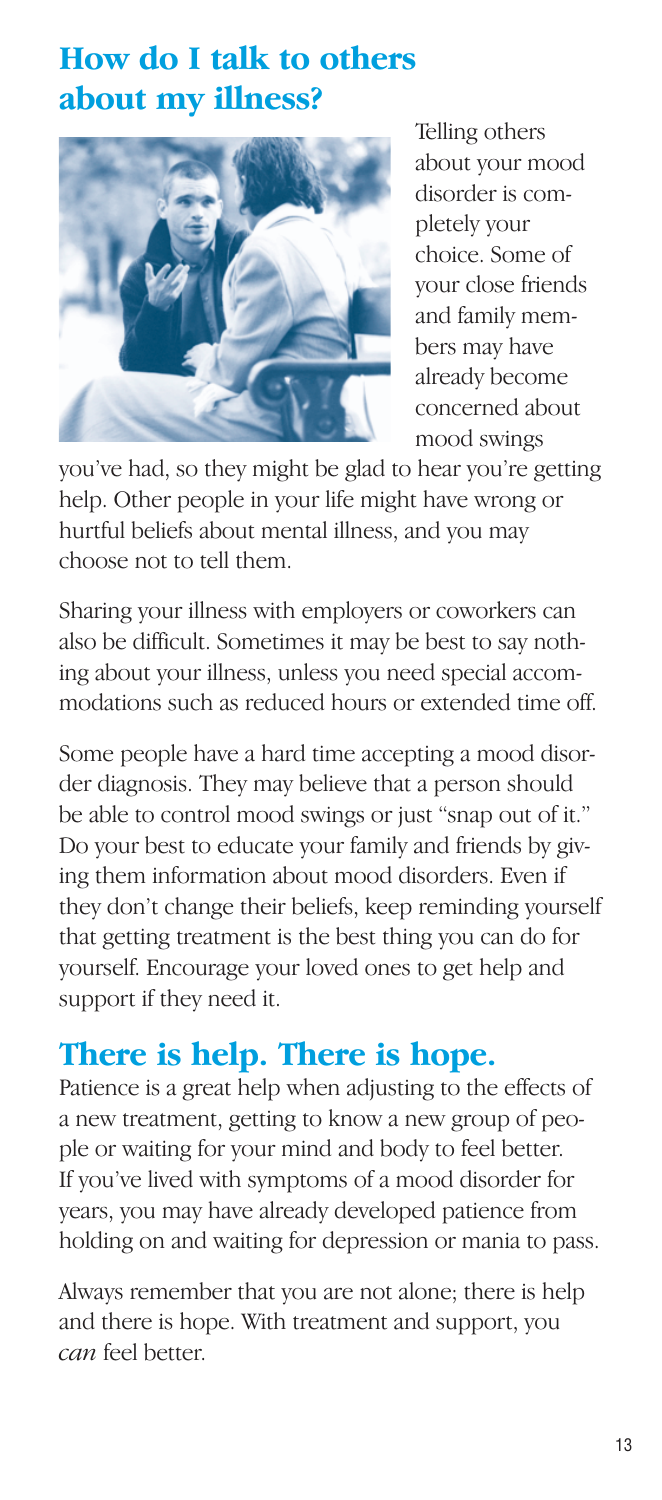|                                                 |                                                                                                                                                                                                                                                         | $\overline{5}$                                                                                                                                       |              |               | ಸ                                                                                    | S                         |  |  |  |
|-------------------------------------------------|---------------------------------------------------------------------------------------------------------------------------------------------------------------------------------------------------------------------------------------------------------|------------------------------------------------------------------------------------------------------------------------------------------------------|--------------|---------------|--------------------------------------------------------------------------------------|---------------------------|--|--|--|
|                                                 |                                                                                                                                                                                                                                                         | $\overline{30}$                                                                                                                                      |              |               | $\frac{1}{20}$                                                                       | $\infty$                  |  |  |  |
|                                                 |                                                                                                                                                                                                                                                         | $\overline{a}$                                                                                                                                       |              |               | $\frac{29}{2}$                                                                       | $\infty$                  |  |  |  |
|                                                 |                                                                                                                                                                                                                                                         | $\frac{1}{28}$                                                                                                                                       |              |               | 28                                                                                   |                           |  |  |  |
|                                                 | 4. Check the days when you have side effects. If you have several bothersome side                                                                                                                                                                       |                                                                                                                                                      |              |               | $\overline{27}$                                                                      | $\infty$<br>$\frac{1}{3}$ |  |  |  |
|                                                 |                                                                                                                                                                                                                                                         |                                                                                                                                                      |              |               |                                                                                      | $\frac{1}{2}$             |  |  |  |
|                                                 |                                                                                                                                                                                                                                                         |                                                                                                                                                      |              |               | 25   26                                                                              |                           |  |  |  |
|                                                 |                                                                                                                                                                                                                                                         |                                                                                                                                                      |              |               |                                                                                      | $\overline{\mathbf{C}}$   |  |  |  |
|                                                 | 5. Check the days when you have a physical illness.<br>6. If applicable, check the days when you have your menstrual period.<br>7. If applicable, check the days when you use alcohol and/or drugs.                                                     |                                                                                                                                                      |              |               | 22   23   24                                                                         | $\frac{1}{3}$             |  |  |  |
|                                                 |                                                                                                                                                                                                                                                         |                                                                                                                                                      |              |               |                                                                                      | $\frac{1}{1}$             |  |  |  |
| <b>MONTH/YEAR</b>                               |                                                                                                                                                                                                                                                         |                                                                                                                                                      |              |               |                                                                                      | $\frac{1}{3}$             |  |  |  |
|                                                 |                                                                                                                                                                                                                                                         |                                                                                                                                                      |              |               | 20   21                                                                              | $\frac{1}{2}$             |  |  |  |
|                                                 |                                                                                                                                                                                                                                                         |                                                                                                                                                      |              |               |                                                                                      | $\frac{1}{3}$             |  |  |  |
|                                                 |                                                                                                                                                                                                                                                         |                                                                                                                                                      |              |               |                                                                                      | $\infty$                  |  |  |  |
|                                                 |                                                                                                                                                                                                                                                         |                                                                                                                                                      |              |               |                                                                                      | $\infty$                  |  |  |  |
|                                                 |                                                                                                                                                                                                                                                         |                                                                                                                                                      |              |               |                                                                                      | $\frac{1}{\infty}$        |  |  |  |
|                                                 |                                                                                                                                                                                                                                                         |                                                                                                                                                      |              |               |                                                                                      | $\frac{1}{\infty}$        |  |  |  |
|                                                 | effects, use a line for each.                                                                                                                                                                                                                           |                                                                                                                                                      |              |               | 1 2 3 4 5 6 7 8 9 10 11 2 3 4 5 6 7 8 9 20 21 4 5 6 7 8 10 11 12 13 14 15 17 18 19 1 | $\frac{3}{2}$             |  |  |  |
|                                                 |                                                                                                                                                                                                                                                         |                                                                                                                                                      |              |               |                                                                                      |                           |  |  |  |
|                                                 |                                                                                                                                                                                                                                                         |                                                                                                                                                      |              |               |                                                                                      | $\frac{1}{2}$             |  |  |  |
|                                                 |                                                                                                                                                                                                                                                         |                                                                                                                                                      |              |               |                                                                                      | $\overline{\mathbf{C}}$   |  |  |  |
|                                                 |                                                                                                                                                                                                                                                         |                                                                                                                                                      |              |               |                                                                                      | $\frac{1}{\infty}$        |  |  |  |
|                                                 |                                                                                                                                                                                                                                                         |                                                                                                                                                      |              |               |                                                                                      | $\frac{1}{3}$             |  |  |  |
|                                                 |                                                                                                                                                                                                                                                         |                                                                                                                                                      |              |               |                                                                                      | $\overline{\mathcal{E}}$  |  |  |  |
|                                                 |                                                                                                                                                                                                                                                         |                                                                                                                                                      |              |               |                                                                                      | $\frac{1}{3}$             |  |  |  |
|                                                 |                                                                                                                                                                                                                                                         |                                                                                                                                                      |              |               |                                                                                      | $-131$                    |  |  |  |
|                                                 |                                                                                                                                                                                                                                                         |                                                                                                                                                      |              |               |                                                                                      | $\infty$                  |  |  |  |
|                                                 |                                                                                                                                                                                                                                                         |                                                                                                                                                      |              |               |                                                                                      | $\frac{1}{3}$             |  |  |  |
|                                                 |                                                                                                                                                                                                                                                         |                                                                                                                                                      |              |               |                                                                                      | $\frac{1}{3}$             |  |  |  |
|                                                 |                                                                                                                                                                                                                                                         |                                                                                                                                                      |              |               |                                                                                      | $\overline{3}$            |  |  |  |
|                                                 |                                                                                                                                                                                                                                                         |                                                                                                                                                      |              |               |                                                                                      | $\frac{1}{3}$             |  |  |  |
|                                                 |                                                                                                                                                                                                                                                         | <code>ORSSSSSON</code>   1   2   3   4   5   6   7   8   9   10   11   12   13   14   15   16   17   18   19   20   21   22   23   24   25   27   27 |              |               | PILLS PER DAY TAKEN                                                                  | S                         |  |  |  |
|                                                 |                                                                                                                                                                                                                                                         |                                                                                                                                                      |              |               |                                                                                      |                           |  |  |  |
|                                                 |                                                                                                                                                                                                                                                         | WENT TO GRP                                                                                                                                          |              |               |                                                                                      | S                         |  |  |  |
|                                                 |                                                                                                                                                                                                                                                         |                                                                                                                                                      |              |               |                                                                                      |                           |  |  |  |
|                                                 |                                                                                                                                                                                                                                                         |                                                                                                                                                      |              |               |                                                                                      |                           |  |  |  |
| <b>Treatment and Physical Symptoms Tracking</b> | and how many you take each day.<br>3. List your medications for other illnesses and any other supplements you take.<br>1. Check the days you go to talk therapy and support group.<br>2. List your mood disorder medications, how many pills prescribed |                                                                                                                                                      |              |               | DOSE PER PILLS PER DAY<br>Pill (MG) Prescribed                                       | $\subseteq$               |  |  |  |
|                                                 |                                                                                                                                                                                                                                                         |                                                                                                                                                      |              |               |                                                                                      |                           |  |  |  |
|                                                 |                                                                                                                                                                                                                                                         |                                                                                                                                                      |              |               |                                                                                      |                           |  |  |  |
|                                                 |                                                                                                                                                                                                                                                         |                                                                                                                                                      |              |               |                                                                                      |                           |  |  |  |
|                                                 |                                                                                                                                                                                                                                                         |                                                                                                                                                      |              | Support group | MEDICATIONS                                                                          |                           |  |  |  |
|                                                 |                                                                                                                                                                                                                                                         |                                                                                                                                                      | Talk therapy |               |                                                                                      | Medication                |  |  |  |
|                                                 |                                                                                                                                                                                                                                                         |                                                                                                                                                      |              |               |                                                                                      |                           |  |  |  |
|                                                 |                                                                                                                                                                                                                                                         |                                                                                                                                                      |              |               |                                                                                      |                           |  |  |  |
|                                                 |                                                                                                                                                                                                                                                         |                                                                                                                                                      |              |               |                                                                                      |                           |  |  |  |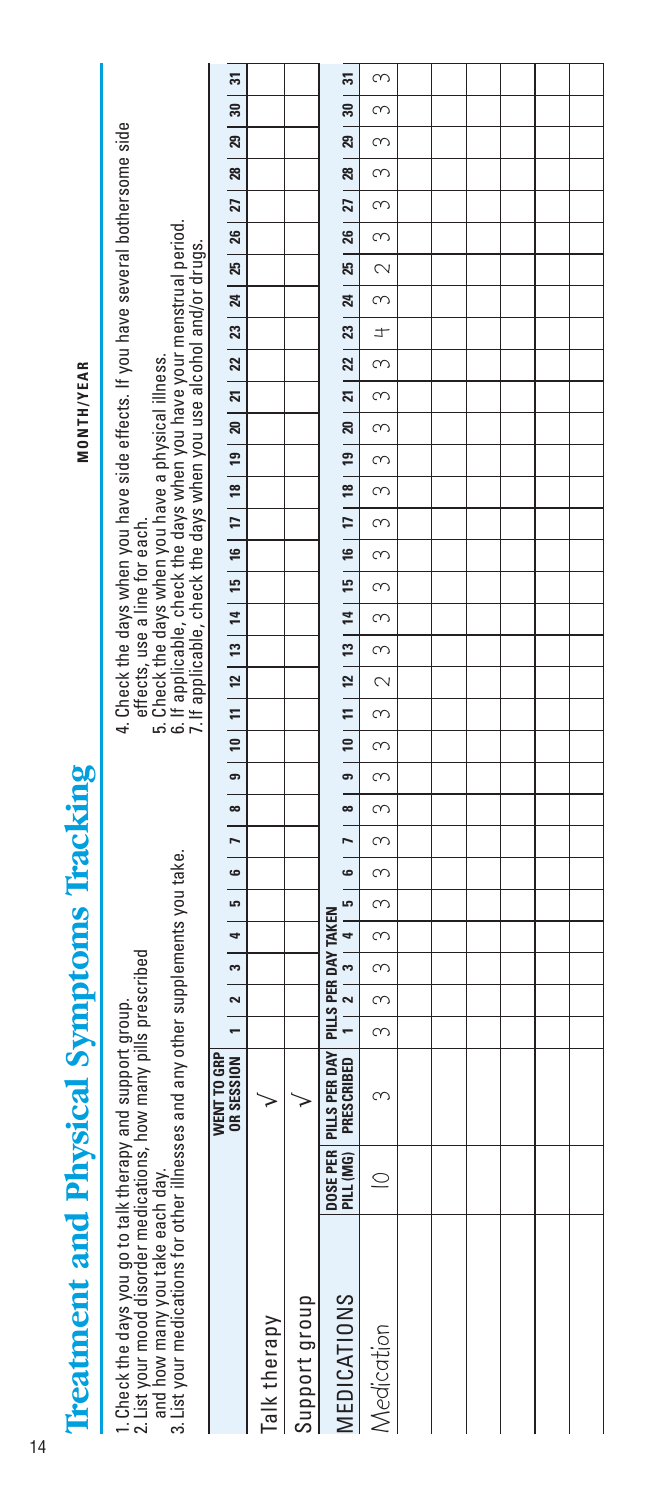| <b>MEDICATIONS</b>          | DOSE PER | PILLS PER DAY |   | $\overline{\phantom{a}}$ | $\sim$ | PILLS PER DAY TAKEN<br>$\mathbf{c}$ | د.<br>$\overline{4}$ | 6 | $\overline{a}$ | $\infty$ | $\sigma$ | $\frac{10}{2}$ | $\begin{array}{c c c c c} \hline 11 & 12 \end{array}$ |    | 13 | E,<br>$\overline{1}$ | F<br>$\frac{16}{2}$ | <u>18</u> | <b>e</b> | ສ | N | 22 | 23 | $\mathbf{z}$ | 25 | 26 | 27 | 28 | 29 | ន | ត |
|-----------------------------|----------|---------------|---|--------------------------|--------|-------------------------------------|----------------------|---|----------------|----------|----------|----------------|-------------------------------------------------------|----|----|----------------------|---------------------|-----------|----------|---|---|----|----|--------------|----|----|----|----|----|---|---|
|                             |          |               |   |                          |        |                                     |                      |   |                |          |          |                |                                                       |    |    |                      |                     |           |          |   |   |    |    |              |    |    |    |    |    |   |   |
|                             |          |               |   |                          |        |                                     |                      |   |                |          |          |                |                                                       |    |    |                      |                     |           |          |   |   |    |    |              |    |    |    |    |    |   |   |
|                             |          |               |   |                          |        |                                     |                      |   |                |          |          |                |                                                       |    |    |                      |                     |           |          |   |   |    |    |              |    |    |    |    |    |   |   |
|                             |          |               |   |                          |        |                                     |                      |   |                |          |          |                |                                                       |    |    |                      |                     |           |          |   |   |    |    |              |    |    |    |    |    |   |   |
|                             |          | DΑY           |   | ÷                        | 2      | S                                   | ما<br>٩              | 6 | r              | $\infty$ | ၜ        | $\overline{1}$ | Ξ                                                     | 12 | 13 | 15<br>4              | H<br>91             | ≌         | 5        | ສ | ম | ສ  | Z  | 24           | ద  | 26 | 21 | ន  | ని | ౾ | 忘 |
| Side effects                |          |               |   |                          |        |                                     |                      |   |                |          |          |                |                                                       |    |    |                      |                     |           |          |   |   |    |    |              |    |    |    |    |    |   |   |
| Dizziness                   |          |               | > |                          |        |                                     |                      |   |                |          |          |                |                                                       |    |    |                      |                     |           |          |   |   |    |    |              |    |    |    |    |    |   |   |
|                             |          |               |   |                          |        |                                     |                      |   |                |          |          |                |                                                       |    |    |                      |                     |           |          |   |   |    |    |              |    |    |    |    |    |   |   |
|                             |          |               |   |                          |        |                                     |                      |   |                |          |          |                |                                                       |    |    |                      |                     |           |          |   |   |    |    |              |    |    |    |    |    |   |   |
| Physical illness            |          |               |   |                          |        |                                     |                      |   |                |          |          |                |                                                       |    |    |                      |                     |           |          |   |   |    |    |              |    |    |    |    |    |   |   |
| $\frac{1}{\mu}$             |          |               | > |                          |        |                                     |                      |   |                |          |          |                |                                                       |    |    |                      |                     |           |          |   |   |    |    |              |    |    |    |    |    |   |   |
|                             |          |               |   |                          |        |                                     |                      |   |                |          |          |                |                                                       |    |    |                      |                     |           |          |   |   |    |    |              |    |    |    |    |    |   |   |
| Menstrual period            |          |               | ≻ |                          |        |                                     |                      |   |                |          |          |                |                                                       |    |    |                      |                     |           |          |   |   |    |    |              |    |    |    |    |    |   |   |
| Drank alcohol or used drugs |          |               | > |                          |        |                                     |                      |   |                |          |          |                |                                                       |    |    |                      |                     |           |          |   |   |    |    |              |    |    |    |    |    |   |   |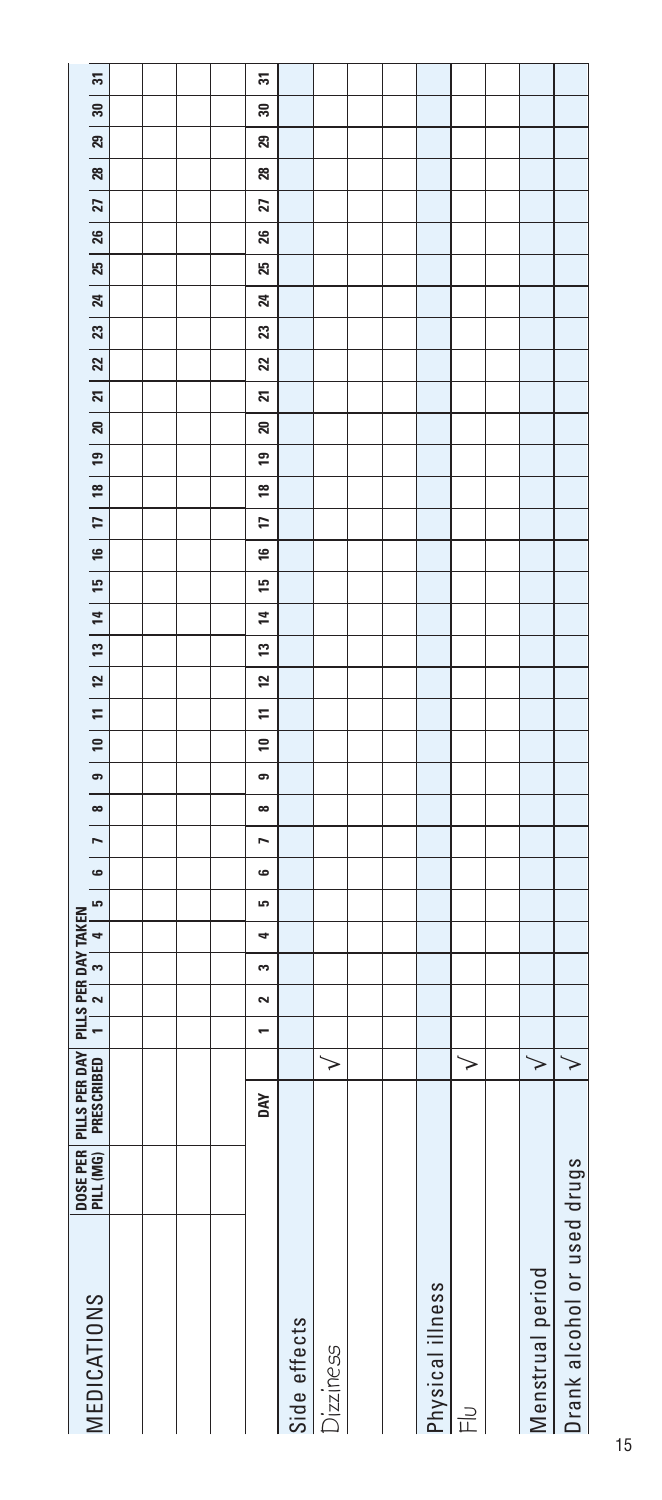Lifestyle Tracking Lifestyle Tracking

**MONTH/YEAR** 

| ne kind of physical activity or exercise.<br>snacks you had.<br>8. Write down how many hours of sleep you got.<br>9. Write down how many meals and<br>10. Check the days when you did som |   |        |              |    |    |          |    |   | 3. Check the days when you had a major life event that affected your mood. List the<br>2. Check the days when you reached out to help other people. | events if there are more than one. |                 |    |   |   |   |   |   |   |   |    |   |     |    |    |    |    |    |        |  |
|-------------------------------------------------------------------------------------------------------------------------------------------------------------------------------------------|---|--------|--------------|----|----|----------|----|---|-----------------------------------------------------------------------------------------------------------------------------------------------------|------------------------------------|-----------------|----|---|---|---|---|---|---|---|----|---|-----|----|----|----|----|----|--------|--|
| 11. Check the days when you spent some time relaxing.                                                                                                                                     |   |        |              |    |    |          |    |   |                                                                                                                                                     |                                    |                 |    |   |   |   |   |   |   |   |    |   |     |    |    |    |    |    |        |  |
|                                                                                                                                                                                           |   | $\sim$ | $\mathbf{c}$ | دی | ίC | $\infty$ | œ. | ₽ | Ξ                                                                                                                                                   | 12                                 | $\overline{13}$ | 14 | E | ≌ | π | ≌ | ፵ | ສ | ភ | 22 | ឌ | শ্ৰ | 25 | 26 | 21 | 28 | ని | ಸ<br>ඝ |  |
|                                                                                                                                                                                           |   |        |              |    |    |          |    |   |                                                                                                                                                     |                                    |                 |    |   |   |   |   |   |   |   |    |   |     |    |    |    |    |    |        |  |
|                                                                                                                                                                                           | ന |        |              |    |    |          |    |   |                                                                                                                                                     |                                    |                 |    |   |   |   |   |   |   |   |    |   |     |    |    |    |    |    |        |  |
|                                                                                                                                                                                           |   |        |              |    |    |          |    |   |                                                                                                                                                     |                                    |                 |    |   |   |   |   |   |   |   |    |   |     |    |    |    |    |    |        |  |
|                                                                                                                                                                                           |   |        |              |    |    |          |    |   |                                                                                                                                                     |                                    |                 |    |   |   |   |   |   |   |   |    |   |     |    |    |    |    |    |        |  |
|                                                                                                                                                                                           |   |        |              |    |    |          |    |   |                                                                                                                                                     |                                    |                 |    |   |   |   |   |   |   |   |    |   |     |    |    |    |    |    |        |  |
|                                                                                                                                                                                           |   |        |              |    |    |          |    |   |                                                                                                                                                     |                                    |                 |    |   |   |   |   |   |   |   |    |   |     |    |    |    |    |    |        |  |
|                                                                                                                                                                                           |   |        |              |    |    |          |    |   |                                                                                                                                                     |                                    |                 |    |   |   |   |   |   |   |   |    |   |     |    |    |    |    |    |        |  |
|                                                                                                                                                                                           |   |        |              |    |    |          |    |   |                                                                                                                                                     |                                    |                 |    |   |   |   |   |   |   |   |    |   |     |    |    |    |    |    |        |  |
|                                                                                                                                                                                           |   |        |              |    |    |          |    |   |                                                                                                                                                     |                                    |                 |    |   |   |   |   |   |   |   |    |   |     |    |    |    |    |    |        |  |
|                                                                                                                                                                                           |   |        |              |    |    |          |    |   |                                                                                                                                                     |                                    |                 |    |   |   |   |   |   |   |   |    |   |     |    |    |    |    |    |        |  |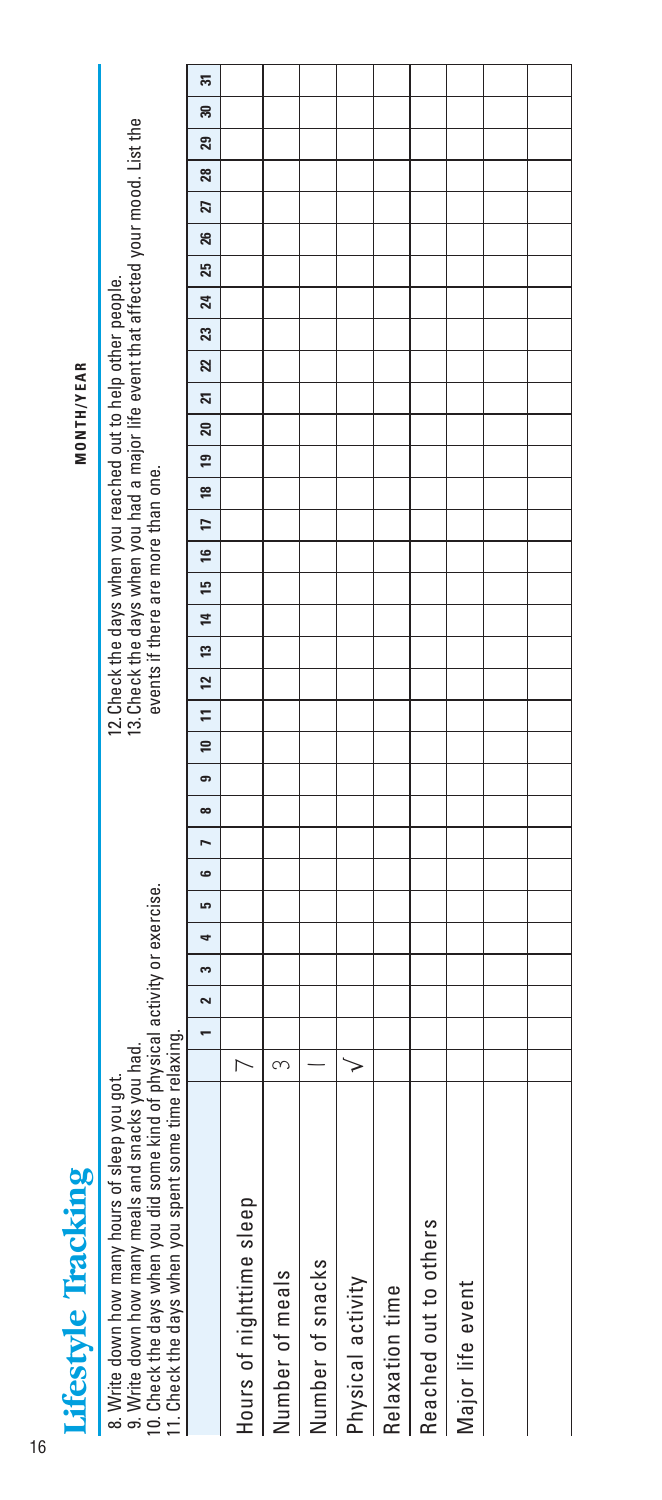Mood Tracking Mood Tracking

**MONTH/YEAR** 

16 If you avaioned a mixed state (manic and depressive symmeters at the same time) 15. If your mood changes during the day, fill in the boxes for the highest and lowest<br>moods. Connect them by drawing a line or filling in the boxes between them. 15. If your mood changes during the day, fill in the boxes for the highest and lowest moods. Connect them by drawing a line or filling in the boxes between them. 14. Fill in the box that best describes your mood for the day. 14. Fill in the box that best describes your mood for the day.

|                           |   | 3<br>2 | 4 | LO, | 6 | r | $\infty$ | ക | $\Xi$<br>₽ | 12 | 13 | $\overline{1}$ | 15 | 16 | t: | 19<br>$\frac{8}{2}$ | ສ | 21 | ສ | 23 | 24 | 25 | 26 | 27 | ន | 29 | 5<br>౾ |
|---------------------------|---|--------|---|-----|---|---|----------|---|------------|----|----|----------------|----|----|----|---------------------|---|----|---|----|----|----|----|----|---|----|--------|
| Extremely manic           |   |        |   |     |   |   |          |   |            |    |    |                |    |    |    |                     |   |    |   |    |    |    |    |    |   |    |        |
| Very manic                |   |        |   |     |   |   |          |   |            |    |    |                |    |    |    |                     |   |    |   |    |    |    |    |    |   |    |        |
| Somewhat manic            |   |        |   |     |   |   |          |   |            |    |    |                |    |    |    |                     |   |    |   |    |    |    |    |    |   |    |        |
| Mildly manic or hypomanio |   |        |   |     |   |   |          |   |            |    |    |                |    |    |    |                     |   |    |   |    |    |    |    |    |   |    |        |
| <b>STABLE</b>             |   |        |   |     |   |   |          |   |            |    |    |                |    |    |    |                     |   |    |   |    |    |    |    |    |   |    |        |
| Mildly depressed          |   |        |   |     |   |   |          |   |            |    |    |                |    |    |    |                     |   |    |   |    |    |    |    |    |   |    |        |
| Somewhat depressed        |   |        |   |     |   |   |          |   |            |    |    |                |    |    |    |                     |   |    |   |    |    |    |    |    |   |    |        |
| Very depressed            |   |        |   |     |   |   |          |   |            |    |    |                |    |    |    |                     |   |    |   |    |    |    |    |    |   |    |        |
| Extremely depressed       |   |        |   |     |   |   |          |   |            |    |    |                |    |    |    |                     |   |    |   |    |    |    |    |    |   |    |        |
| Mixed state (V IF YES)    | > |        |   |     |   |   |          |   |            |    |    |                |    |    |    |                     |   |    |   |    |    |    |    |    |   |    |        |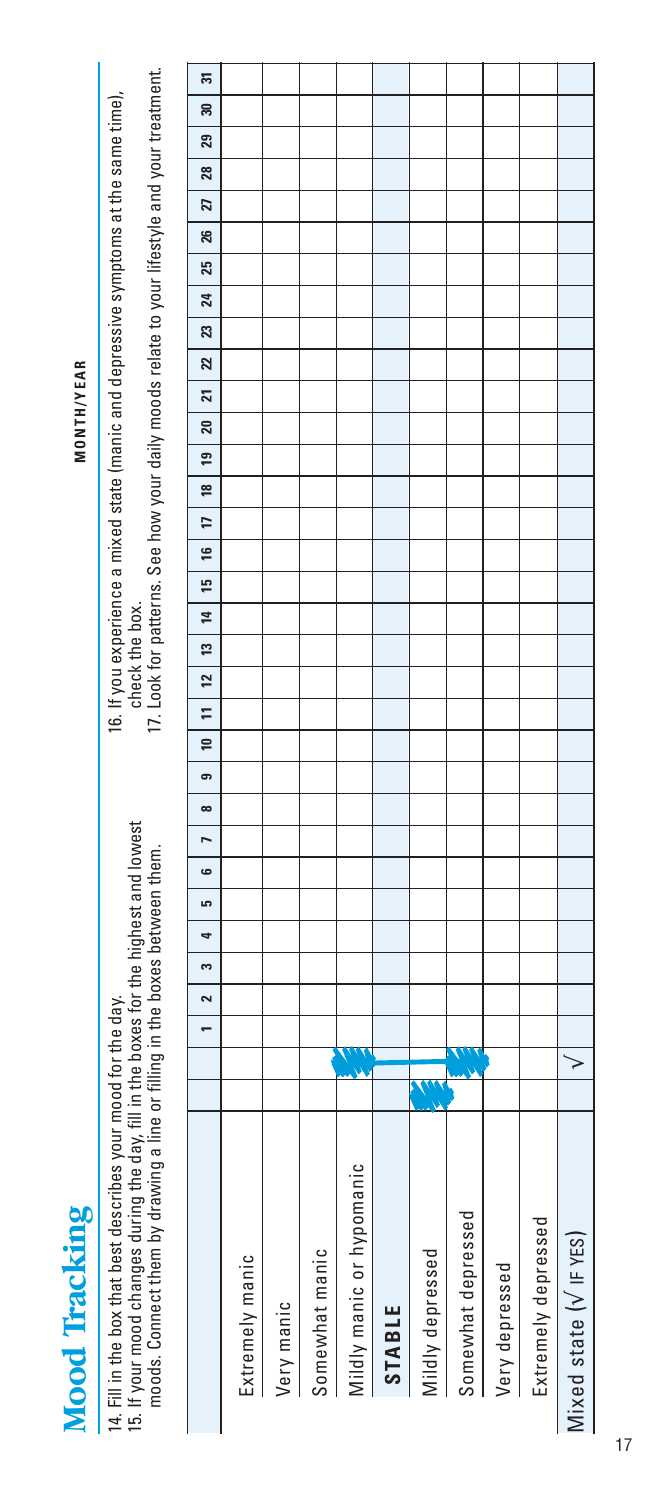**Cyclothymia:** A milder form of bipolar disorder characterized by alternating hypomanic episodes and less severe episodes of depression. The severity of this illness may change over time.

**Dysthymia:** A milder form of depression characterized by changes in eating or sleeping patterns and a "down," irritable or self-critical mood that is present more of the time than not. People with dysthymia may say they are "just that way" or "have always been that way."

**Hypomanic episode:** Similar to a manic episode, but less severe. It's clearly different from a non-depressed mood with an obvious change in behavior that is unusual or out-of-character.

**Major depressive episode:** A period of prolonged sadness that interferes with life. (*See symptoms on page 7.*)

**Manic episode:** The "up" side of bipolar disorder; a period of high, energetic or irritable mood that interferes with life. (*See symptoms on page 8.*)

**Mixed state** (also called mixed mania): A period during which symptoms of a manic and a depressive episode are present at the same time.

**Rapid cycling:** A characteristic of bipolar disorder that occurs when a person has four or more manic, hypomanic, mixed or depressive episodes within a 12-month period. For many people, rapid cycling is temporary.

#### **What is the difference between a mood disorder and ordinary mood swings?**

- **Intensity:** Mood swings that come with a mood disorder are usually more severe than ordinary mood swings.
- **Length:** A bad mood is usually gone in a few days, but mania or depression can last weeks or months. Even if moods go quickly from high to low, the person doesn't usually return to a stable mood for a long period of time.
- **Interference with life:** Mood disorders can cause serious problems, such as making a person unable to get out of bed or causing a person to go for days without sleep or spend money he or she doesn't have.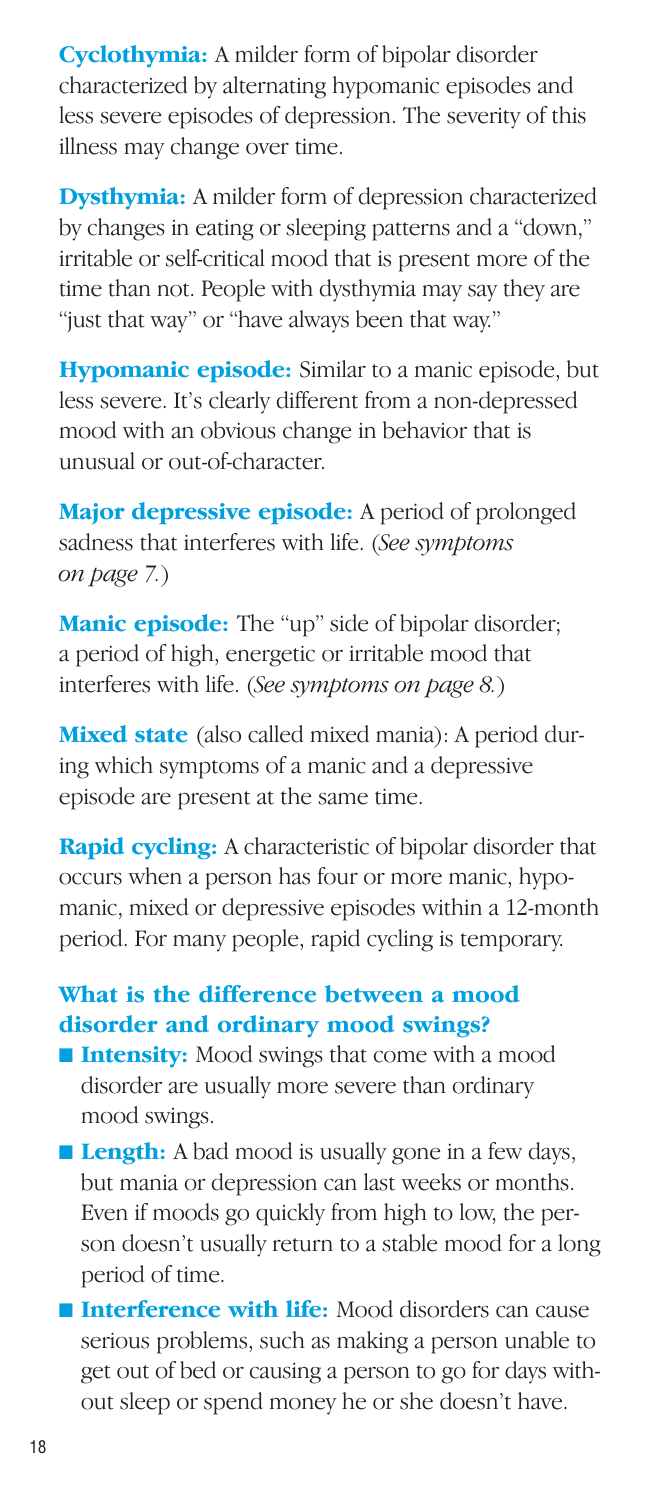## **Help DBSA change lives.**

We hope you found the information in this brochure useful. Your gift will help us continue to assist people and families with mood disorders.

*Yes,* I want to make a difference. Enclosed is my gift of:

|              | $\Box$ \$100            | <b>100,</b> I want to make a unicreated. Laterosed is my gut on.<br>$\Box$ \$50                                                                                                                            | $\Box$ \$20 |              | $\Box$ Other                 |                                                                                                                                 |
|--------------|-------------------------|------------------------------------------------------------------------------------------------------------------------------------------------------------------------------------------------------------|-------------|--------------|------------------------------|---------------------------------------------------------------------------------------------------------------------------------|
| <b>NAME</b>  |                         |                                                                                                                                                                                                            |             |              |                              |                                                                                                                                 |
|              | <b>ADDRESS</b>          |                                                                                                                                                                                                            |             |              |                              |                                                                                                                                 |
| <b>CITY</b>  |                         |                                                                                                                                                                                                            |             | <b>STATE</b> |                              | ZIP                                                                                                                             |
| <b>PHONE</b> |                         |                                                                                                                                                                                                            |             | E-MAIL       |                              |                                                                                                                                 |
|              |                         |                                                                                                                                                                                                            |             |              |                              |                                                                                                                                 |
|              |                         | $\Box$ Check (payable to DBSA)<br>■ VISA ■ MasterCard                                                                                                                                                      |             |              | Money order<br>Discover Card | $\blacksquare$ AmEx                                                                                                             |
|              | <b>ACCOUNT</b>          |                                                                                                                                                                                                            |             |              |                              | <b>EXP. DATE</b>                                                                                                                |
|              |                         | NAME AS IT APPEARS ON CREDIT CARD                                                                                                                                                                          |             |              |                              |                                                                                                                                 |
|              | SIGNATURE (REQUIRED)    |                                                                                                                                                                                                            |             |              |                              |                                                                                                                                 |
| ◘<br>n       |                         | I have enclosed my company's matching gift form.<br>If you would like to make your gift a Memorial or Honorary<br>Tribute, please complete the following:<br>$\Box$ In Memory of/In Honor of (circle one): |             |              |                              | I'd like to receive more information about mood disorders.<br>$\Box$ Please send all correspondence in a confidential envelope. |
|              | PRINT NAME              | Please send an acknowledgment to:                                                                                                                                                                          |             |              |                              |                                                                                                                                 |
|              | <b>RECIPIENT'S NAME</b> |                                                                                                                                                                                                            |             |              |                              |                                                                                                                                 |
|              | <b>ADDRESS</b>          |                                                                                                                                                                                                            |             |              |                              |                                                                                                                                 |
| <b>CITY</b>  |                         |                                                                                                                                                                                                            |             | <b>STATE</b> |                              | ZIP                                                                                                                             |
|              |                         | Please send this form with payment to:<br>Depression and Bipolar Support Alliance, 730 N. Franklin<br>Street, Suite 501, Chicago, IL 60610-7224 USA                                                        |             |              |                              |                                                                                                                                 |
|              |                         | Questions? Call (800) 826-3632 or (312) 642-0049.                                                                                                                                                          |             |              |                              |                                                                                                                                 |
|              |                         | Fax credit card payments (Visa, MasterCard, Discover                                                                                                                                                       |             |              |                              |                                                                                                                                 |

or AmEx) to (312) 642-7243. Make secure online donations at **www.DBSAlliance.org.**

DBSA is a not-for-profit 501(c)(3) Illinois corporation. All donations are tax-deductible based on federal and state IRS regulations. Please consult your tax advisor for more details. All information is held in strict confidence and will never be shared.

*Thank you for your gift!*